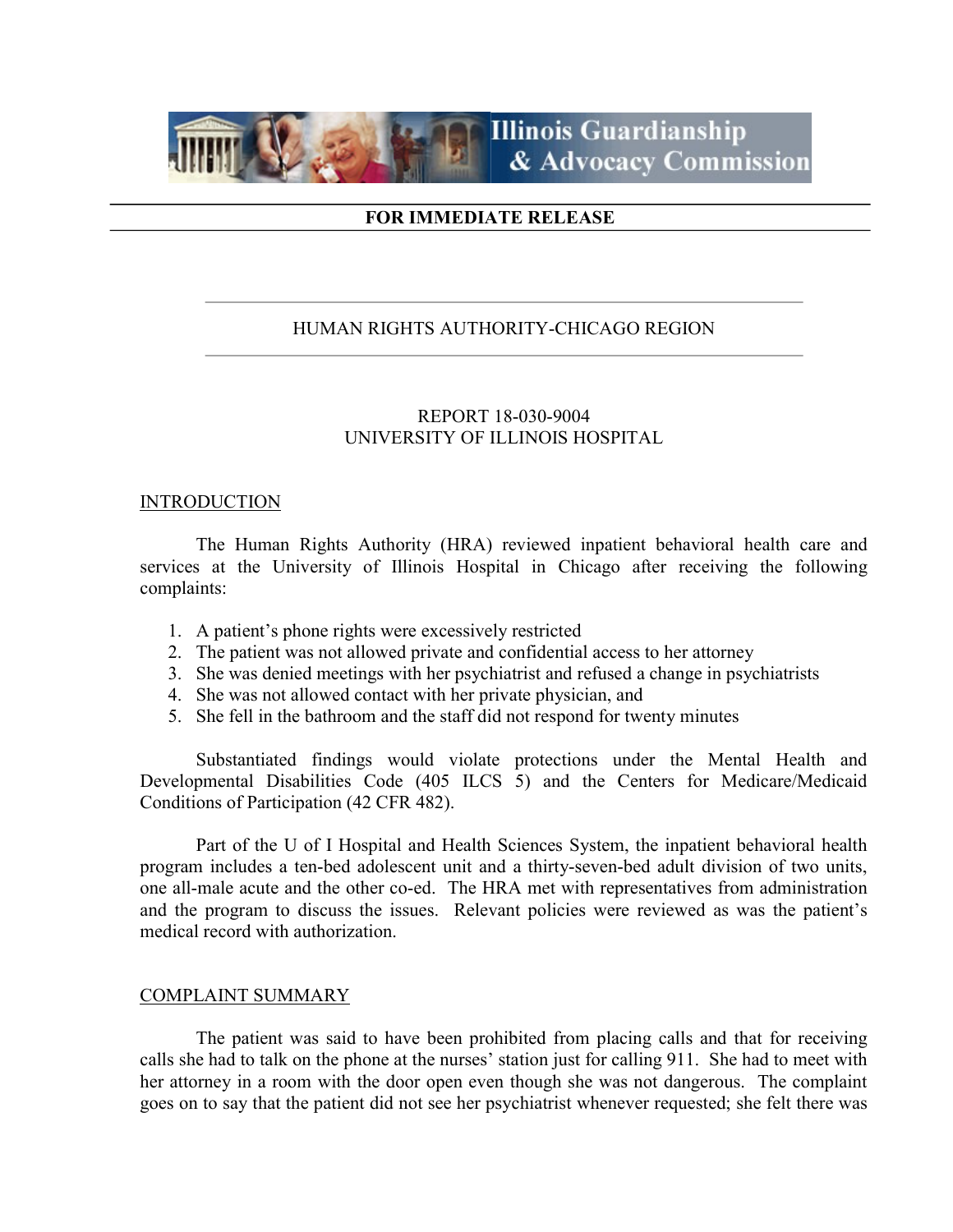no trust in the relationship and the hospital would not consider her reasoning for another psychiatrist, and she was also not allowed to call her own doctor at any time. Finally, she allegedly fell in the bathroom and waited at least twenty minutes before help arrived.

## FINDINGS

#1. Excessive phone restriction:

The record contained a single notice of restriction applied to the patient's phone access about one week into her stay: "No out-going calls, in-coming calls supervised at nurses station patient repeatedly called 911 reporting she is being held hostage." The patient wished for no one to be notified according to the form. Notes surrounding the restriction referenced the same, one nursing entry stating that per the physician, she could not make outgoing calls and incoming calls must be received at the nurses' station so she could be monitored during phone use. A couple days later she was reminded about not making phone calls, only receiving them, and then the nurse documented what she overheard the patient saying to a caller on her next phone conversation. Later, a second nurse did it as well, quoting verbatim what was said during a phone call. Only one entry hinted at allowing the patient an outgoing call, the note referring to a "supervised phone call to his [sic] son."

The staff explained how this patient screamed on the phone to 911 operators on several occasions, not just once, and that afterwards admitted to the fact. They also heard from her son around the same time who requested that she not be allowed to call him for a while. A phone restriction was quite necessary in this case, which lasted throughout her time there. They insisted that contrary to how the restriction was written, she was able to make outgoing calls provided the staff dialed the numbers, and so having her call from the nurses' desk accomplished that. Her calls were monitored for therapeutic value and to prevent her from hanging up and dialing 911. They had no explanation for the documented quotes from her phone conversations.

The HRA observed a unit and found patient phones situated in areas to accommodate privacy, away from the nurses' desk, and recipient rights and advocacy contact information was posted conspicuously.

#### **CONCLUSION**

 U of I inpatient adult psychiatry policy states that communications will be restricted when deemed necessary to prevent harm, harassment or intimidation. Physicians' orders are required and a restriction form will be given to the patient and anyone designated. Restrictions are reevaluated by the treatment team during rounds and treatment planning.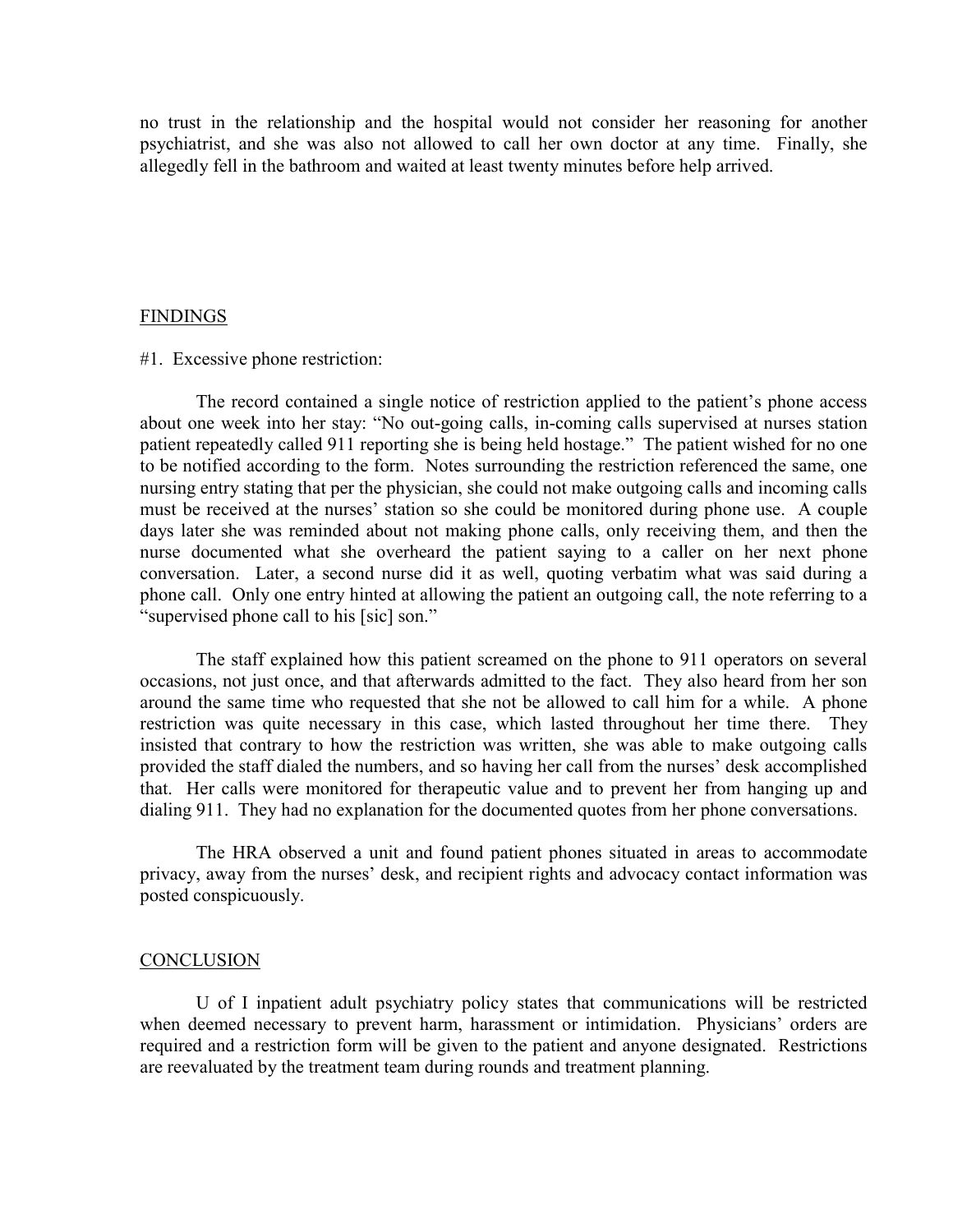The Mental Health Code lists the same reasons to restrict communications but adds that first they are to be unimpeded, private and uncensored. (405 ILCS 5/2-103).

 In this case it was clear the staff needed to stop the patient from harassing 911 when she had no emergency for them, and dialing for her to avoid the targeted number is common practice although here there was no need to violate her right to privacy by monitoring and documenting her conversations. The complaint is substantiated.

# RECOMMENDATIONS

Add to policy the Code's requirement to ensure that recipients are permitted unimpeded, private and uncensored communication with the persons of their choice. (405 ILCS 5/2-103).

All appropriate staff must be retrained on the right to unimpeded, private and uncensored communication and instructed to stop documenting private conversations unless there is an appropriate need. (405 ILCS 5/2-103).

# **SUGGESTION**

Writing "staff to dial outgoing calls" would be more accurate than "no outgoing calls".

- #2. The patient was not allowed private and confidential access to her attorney.
- #3. She was denied meetings with her psychiatrist and refused a change in psychiatrists.
- #4. She was not allowed contact with her private physician.

According to a social work note the patient was asked how a meeting with her attorney went the day before and whether there was anything from that meeting she wanted to bring up with the treatment team. The patient said "'no, it was private'" and that was the end of the subject. There was nothing else related in the record.

 The staff we spoke with were puzzled at this complaint, saying there was no policy or practice of making attorneys meet with doors open unless a particular patient was dangerous. They have two conference rooms that can be used for privacy if available, which we were shown. One social worker recalled a time when the patient's attorney wanted to meet with her along with the patient and neither conference room was free. They met in the patient's bedroom instead and may have had the door open.

 Regarding access to her psychiatrist or requests to change psychiatrists, the record is full of psychiatry notes of having seen, evaluated or conferred with the patient quite regularly and if not from the attending then from other physicians or residents. There were two references to the patient complaining about the treatment team or the present attending putting words in her mouth or twisting her words, but nothing resembling an outright request to see the doctor more or to make changes. Except that the idea seemed to be raised between the patient and her attorney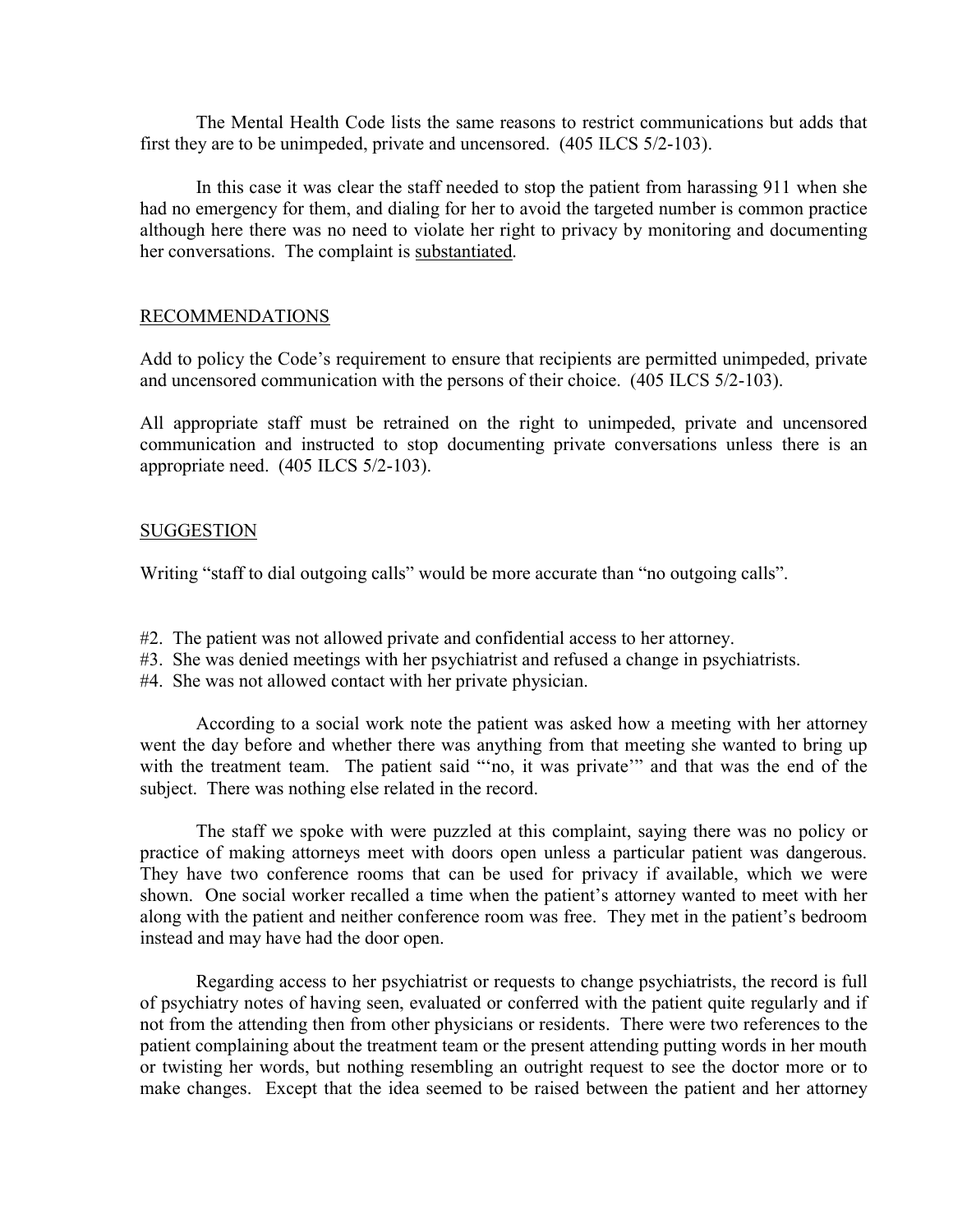who relayed it to the social worker. According to the social worker's corresponding note, she approached the patient after speaking with the attorney and asked if she wanted to change psychiatrists. The patient said no, she did not, and went on to explain how dissatisfied she was with her outpatient doctors and was considering a change with them. She was asked a second time if she wanted to change her current inpatient psychiatrist specifically and again declined.

 The patient's psychiatrist told us that she saw her on a daily basis on the milieu as rounds are done at about 3:30 p.m. She recalled a time when the patient wanted to see her and she was occupied but made sure to follow up with her. It was also offered there was likely a time when the patient's attorney arrived unannounced and wanted to see the psychiatrist who was not available at that time either. They try to be sure however to follow up or make someone else available.

 The record contained numerous entries from staff who tried reaching the patient's private physician, leaving him or his office messages, and it seemed by the documentation that he was not the most reliable to respond. There were quite a few notations from nursing and social work alike of their attempts and of leaving what information the patient had requested throughout her stay at the hospital. In addition, discharge summaries referenced follow up appointments that the staff from the U of I made for the patient at her private physician's office.

 The staff said that indeed, the private physician was difficult to reach but at no time was the patient prevented from trying herself; they would dial for her of course, but she repeatedly asked for them to call him which they did.

## **CONCLUSION**

 Pursuant to the Code, all recipients are permitted unimpeded, private and uncensored visits and no attorney who represents a recipient shall be prevented from such a visit. Every recipient subject to involuntary admission shall be represented by counsel who shall not be prevented from conferring with him during normal business hours. (405 ILCS 5/2-103, 3-805). A recipient shall be provided adequate and humane care and services pursuant to an individual services plan, which is to be formulated with the recipient whose views of the treatment being provided are to be considered. (405 ILCS 5/2-102a). And, under the Code and the CMS Participation Requirements, a recipient holds the right to have anyone of choice including his own physician notified promptly of his admission. (405 ILCS 5/2-113; 42 CFR 482.13).

 Perhaps there were instances when the patient and her attorney were asked to leave a door open due to exceptional circumstances on the unit, but there is no evidence to suggest the patient's right to privacy with her attorney was violated, either in practice or policy. There is supportive documentation showing multiple encounters with her attending and other psychiatrists during her stay, and the record showed that she was asked twice whether she wanted a different psychiatrist, declining both times. While there were no examples of her attempts to call her own physician, there were also no examples of being denied, in fact, there is ample supportive evidence in the record of the staffs' tries at her request. Rights violations in complaints 2, 3 and 4 are unsubstantiated.